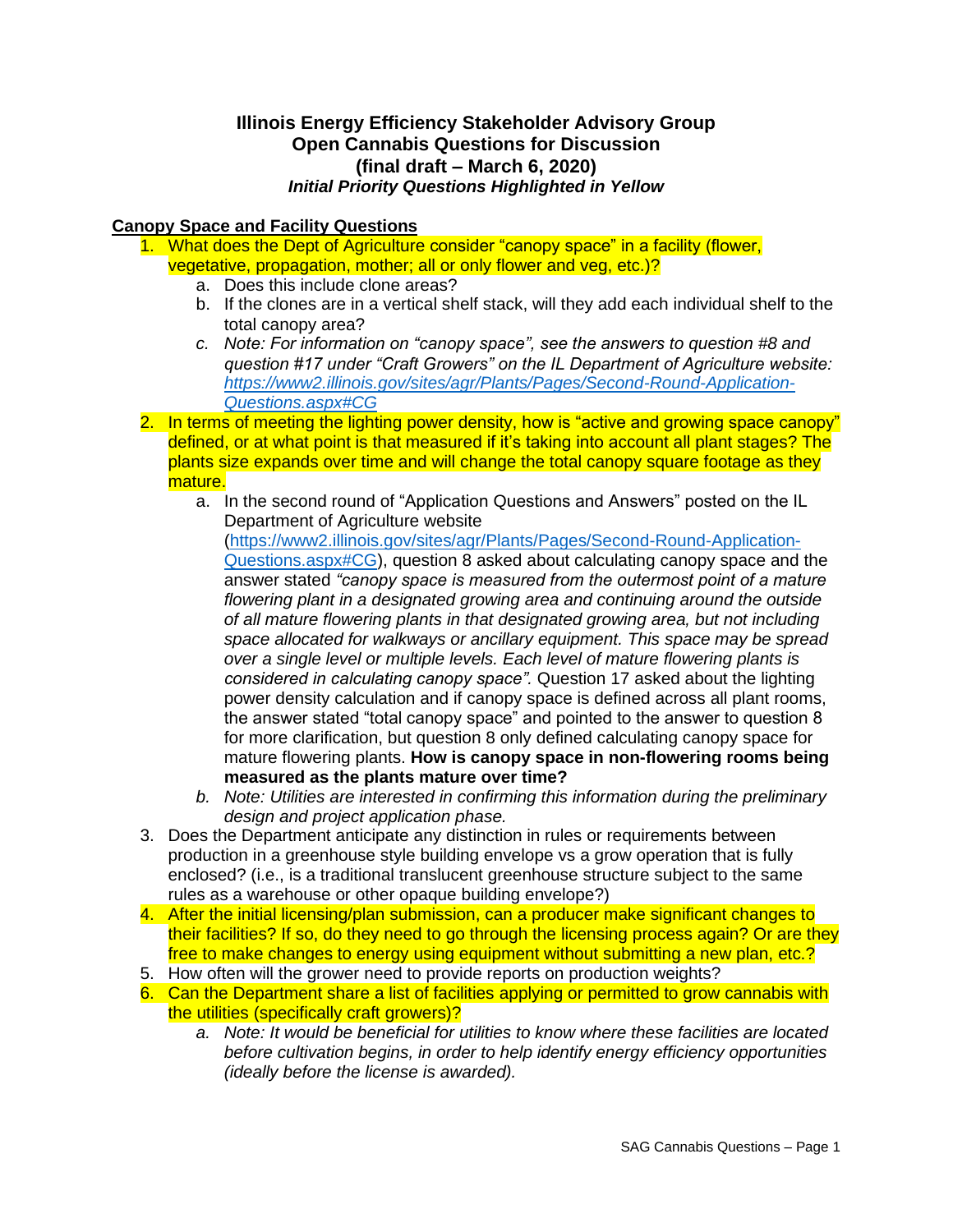## **Energy Efficiency Equipment Questions**

- 7. How is the "other more energy efficient equipment" pathway for HVAC compliance being interpreted?
	- a. Does the Department have guidance to share on what types of equipment will (or will not) comply with that option?
	- b. Will the Department review installed technologies to determine what meets or exceeds the efficiency baseline of a 'ductless split HVAC unit or variable refrigerant flow (VRF) system'?
- 8. Since the law calls out system types only (ductless mini-splits or VRF systems) in lieu of actual efficiencies, we are interpreting the efficiency requirements to be the corresponding IECC code minimums (2018 version adopted in IL) for the specific system type and size. For example, If a  $< 6,000$  sq ft customer is installing a 10 Ton unit, the efficiency of their equipment must be equal to or exceed the efficiencies of a 10 Ton ductless mini-split unit (which has efficiency ratings of 11.0 EER and 11.2 IEER per 2018 IECC), regardless of the type of system the customer actually installs. As long as the installed equipment has efficacies greater than 11.0 EER and 11.2 IEER (in this scenario), will they meet the requirement? Is this how the Department will also be interpreting those efficiency requirements?
	- *c. Note: This is of interest to utilities wanting to assist customers in their territory with HVAC system design. Understanding how different systems will be evaluated on an apples-to-apples comparison for efficiency levels will help utilities ensure they are not recommending equipment that would be considered non-compliant by the Department.*
- 9. Will there be any type of ongoing monitoring of the energy efficiency requirements in the legislation? We understand (this is, of course, paraphrasing) that the emergency rule requires that a plan to meet these requirements be provided as part of the application process, and that the application is a binding agreement to implement that plan, but we have not seen any information that suggests that there would be any further monitoring or enforcement beyond those initial licensing requirements.
	- d. For example, would there be any site visits by inspectors or submission of energy consumption data required?
	- e. If there are site visits, how often will they occur and by whom?
	- f. Are inspectors knowledgeable in the building energy code and able to recognize whether equipment installed is compliant?
	- g. Are there any penalties for non-compliance?
	- *h. Note: Utilities are interested in this information in both the short term (e.g., right*  now) as well as in the long term (are there future plans to institute some type of *enforcement/inspections that simply can't be done right now for logistical reasons)?*

## **10. Medical vs. Recreational Facilities**

- a. How does the Department differentiate between medical vs recreational for facilities that produce both?
- b. Do the requirements apply to every cannabis cultivation facility or do the medical facilities get extra time?
- c. Can the Department share information on any guidelines for current medical producers that are expanding in to the recreational side of the market?
	- i. Specifically, to confirm if/how requirements will change for medical producers' lighting and HVAC equipment and the timeline for those changes to be implemented. We interpret the timeline to be 2022 for existing medical producers to begin complying with the lighting and HVAC specifications, if they are awarded an Adult Use Cultivation Center